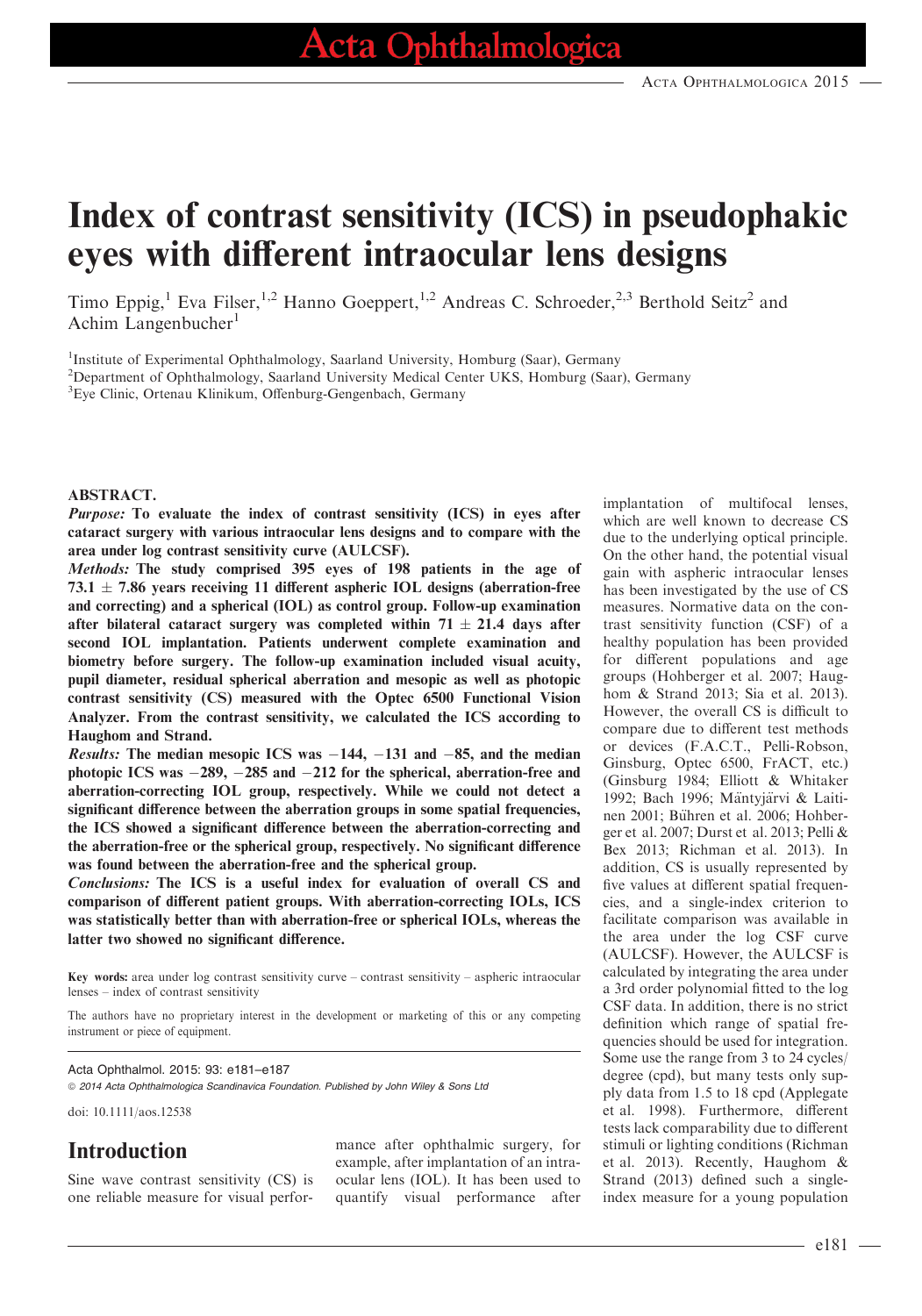which they called index of contrast sensitivity (ICS). The ICS is calculated for both mesopic (mICS) and photopic (pICS) contrast sensitivity and is a simple linear weighting function taking into account that the eye's sensitivity peaks at 6 cpd:

$$
ICS = dCSF(1.5) + 2 \cdot dCSF(3) + 3
$$
  
\n
$$
\cdot dCSF(6) + 2 \cdot dCSF(12)
$$
  
\n
$$
+ dCSF(18), \qquad (1)
$$

where  $dCSF(f)$  refers to the deviation of the measured CS value and the median value at spatial frequency f:

$$
dCSFi(f) = CSFi(f)
$$
  
- Median(CSF(f)), (2)

Aspheric intraocular lenses have been widely used in clinical practice to enhance visual acuity and CS after cataract surgery in order to fulfil the patients' wish of restoring juvenile contrast vision. The two concepts currently available on the market include aberration-free lenses, which correct for the lens' intrinsic spherical aberration (SA), and aberration-correcting lenses, which provide partial or full correction of the corneal SA. Most aberrationcorrecting IOL designs are optimized upon model eyes which reflect average biometrical and optical data of the human eye, providing a best fit correction for a large group of potential patient eyes. Several schematic model eyes such as the Liou-Brennan Model Eye (LBME) are accepted as basis for aberration-correcting designs; however some IOL designs are based on proprietary model eyes and customized IOLs are derived using model eyes based on individual patient data (Langenbucher et al. 2011, 2014; Zhu et al. 2011). As these models do not fully reflect the variety of cataract patients' eyes, a remarkable number of eyes exist where corneal asphericity, and therefore spherical aberration, is considerably different to the aberration correction provided by the IOL design. Little data is known about the effect of overcorrecting corneal spherical aberration by an aspheric IOL.

The present study aims to provide data on the CS of a pseudophakic population which had received various intraocular lens concepts from various manufacturers. We compare the data

to a control group with a spherical IOL and a young normal population.

#### Patients and Methods

Between January 2008 and September 2009 a total of 395 eyes of 198 patients were included in this randomized, prospective study. Patients underwent complete ophthalmic examination including biometry (IOLMaster; Carl Zeiss Meditec, Jena, Germany), visual acuity and objective refraction before being scheduled for bilateral sequential cataract surgery. Preoperative demographic and biometric data is given in Table 1. Inclusion criteria were: age of 18 years and older, uneventful cataract surgery, a potential visual acuity of 0.15 logMAR or better and a preoperative refractive astigmatism  $\leq 2$  D. Exclusion criteria were: systemic diseases which may affect surgical outcome, corneal diseases, expected postoperative astigmatism > 2 D, uncontrolled glaucoma, ocular trauma, capsular bag or zonula defects potentially affecting lens centration and retinal disorders affecting visual acuity or surgical intervention during this study.

Twelve intraocular lens designs were used in this study, defining the 12 IOL groups, among them five aberrationfree (AF) IOLs, six aberration-correcting (AC) types and one spherical IOL as control (SC) group (Table 2). The IOL

Table 1. Preoperative demographic and biometric data of the study population. The data is given as mean  $\pm$  standard deviation and [median]. The differences between the different intraocular lens groups were not statistically significant.

| Number of patients (eyes)                           | 198 (395)                |
|-----------------------------------------------------|--------------------------|
| Age [years]                                         | $73.1 \pm 7.86$ [74]     |
| Males/females                                       | $47\%/53\%$              |
| Spherical equivalent K reading ( $nK = 1.332$ ) [D] | $43.18 \pm 1.46$ [43.09] |
| Corneal astigmatism [D]                             | $0.88 \pm 0.54$ [0.76]   |
| Axial length [mm]                                   | $23.26 \pm 0.90$ [23.27] |
| Anterior chamber depth [mm]                         | $3.04 \pm 0.39$ [3.03]   |
| Spherical equivalent refraction [D]                 | $0.76 \pm 1.91$ [0.75]   |
| Refractive cylinder [D]                             | $0.64 \pm 0.56$ [0.5]    |
| Visual acuity [logMAR]                              | 0.43 range: $0.0-2.0$    |
|                                                     |                          |

Table 2. List of the intraocular lens types investigated in the current study along with number of eyes with completed follow-up examinations.

| Aberration<br>group            | IOL type                        | Manufacturer                                             | Number of<br>eyes<br>(completed) |
|--------------------------------|---------------------------------|----------------------------------------------------------|----------------------------------|
| Spherical IOL<br>(control, SC) | AcrySof SA60AT                  | Alcon Laboratories Inc.,<br>Fort Worth, TX, USA          | 66 (63)                          |
| Aberration-free (AF)           | Acri.Smart 46LC                 | 32 (28)                                                  |                                  |
|                                | Akreos Adapt AO                 | Bausch & Lomb, Rochester,<br>NY, USA                     | 32(30)                           |
|                                | $C$ -flex/Superflex<br>aspheric | Rayner Intraocular Lenses Ltd.,<br>Hove, East Sussex, UK | 29 (27)                          |
|                                | Domicryl SHD                    | Domilens GmbH, Hamburg,<br>Germany                       | 29 (27)                          |
|                                | EasAcryl 100                    | Technomed GmbH, Baesweiler,<br>Germany                   | 31(28)                           |
| Aberration-correcting<br>(AC)  | Acri.Smart 36A                  | Acri.Tec GmbH, Henningsdorf,<br>Germany                  | 29 (29)                          |
|                                | AcrySof IQ<br>SN60WF            | Alcon Laboratories Inc.,<br>Forth Worth, TX, USA         | 30(27)                           |
|                                | $PY-60AD$                       | Hoya Corporation, Tokyo, Japan                           | 30(23)                           |
|                                | Quatrix Aspheric                | Corneal Laboratories,<br>La Rochelle, France             | 24 (21)                          |
|                                | Tecnis ZA9003                   | Advanced Medical Optics Inc.,<br>Santa Ana, CA, USA      | 33(33)                           |
|                                | XL Stabi ZO                     | Carl Zeiss Meditec AG, Jena,<br>Germany                  | 30(29)                           |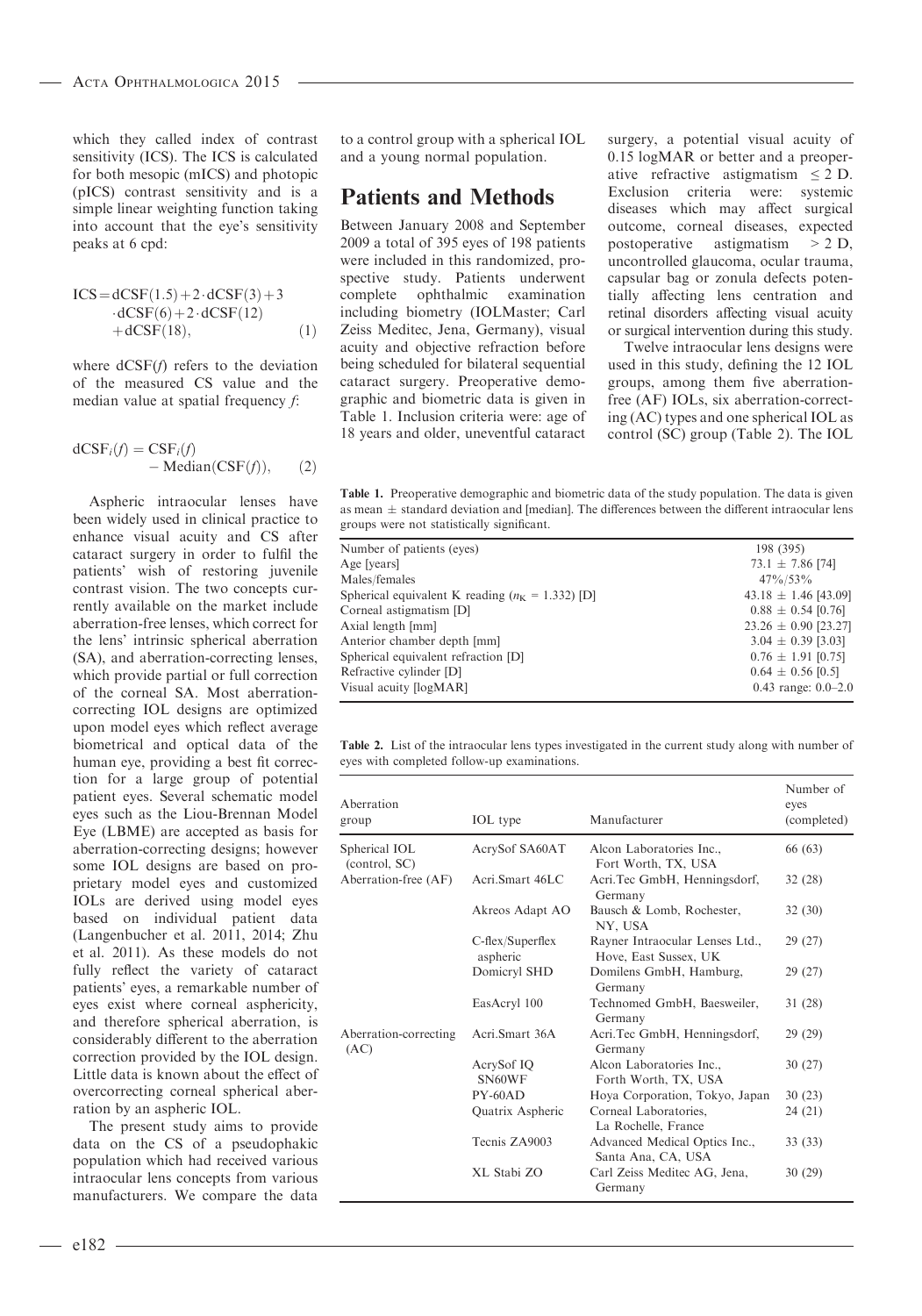were chosen randomly taking into account that a patient may receive lenses based on two different IOL concepts.

The study protocol was approved by the institutional ethics committee and informed written consent was obtained from every patient before inclusion.

Patients were included into the study on the day of primary cataract surgery; surgery of the fellow eye was planned at the 2 weeks follow-up of the initially treated eye. Patients were planned for follow-up examination at least 45 days after second cataract surgery.

IOL calculation was performed using the IOLMaster (Carl Zeiss Meditec AG), and IOL power calculation was performed using the Haigis formula (2014). Target refraction was chosen to be close to  $-0.5$  D unless an explicit patients' request, the average target refraction was  $-0.49 \pm 0.32$  $[-0.47]$  D.

Postoperative examination included visual acuity, refraction, spherical aberration (Zernike coefficient  $Z_{4,0}$  measured by Ocular Wavefront Analyzer; Schwind eye-tech solutions GmbH & Co. KG, Kleinostheim, Germany) with natural and dilated pupil (6 mm diameter) as well as mesopic and photopic contrast sensitivity (Optec 6500 Functional Vision Analyzer; Stereo Optical Inc., Chicago, IL, USA). Postoperative pupil diameter was measured with a Colvard pupillometer (OASIS Medical Inc., San Dimas, CA, USA). Comparisons of CS were performed using the ICS in two different ways: one was calculated by subtracting the median CS score of the normal population provided by Haughom and Strand giving an impression how the individually measured CS matches that of a young population. As they provided data for binocular CS which is generally accepted to be approximately √2 higher than monocular CS (Campbell & Green 1965; Home 1978; Legge 1984; Simpson et al. 2009), we divided the median CS values by a factor of  $\sqrt{2}$  for a more realistic comparison. The second ICS was calculated using the median CS score of the control group providing the comparison with the spherical IOL. To improve readability and comparability with the results of other publications we present the logarithm (base 10) of the CS values (logCSF). In addition to the ICS and for comparison reasons, we calculated the AULCSF as the area under the logCS curve. This was done

by fitting a 3rd order polynomial to the logCSF data points and integrating the area under the curve between 1.5 and 18 cpd.

Statistical analysis was performed using IBM SPSS 19 (IBM SPSS Corp., Chicago, IL, USA). Descriptive data are presented as mean  $\pm$  standard deviation (SD) and [median]. Differences between groups were tested using the Mann–Whitney U-test. p Values less than 0.05 were considered statistically significant.

#### Results

The ratio of right eyes was  $50.1\%$ ; thus, we had one patient which had only one eye included in the study. Among the 198 patients, 179 (357 eyes) completed the follow-up ranging from 48 to 211 days after second cataract surgery  $(71 \pm 21.4 \text{ [63] days})$ . Second cataract surgery was performed surgery was performed  $46.6 \pm 26.5$  [45] days after first IOL implantation. Contrast sensitivity implantation. could not be acquired by another four patients (eight eyes); thus, the remaining data is based on a total of 175 patients (353 eyes). Mean postoperative visual acuity was 0.055 [0.0458] logMAR, mean deviation from target refraction  $0.22 \pm 0.73$  [0.26] D. Mean natural pupil diameter was  $3.65 \pm 0.79$  [4.00] mm. Problems with night vision or dysphotopsia were not observed.

The data of the CSF for the different IOL groups is shown in Table 3 (mesopic) and Table 4 (photopic) along with the corresponding mICS/pICS and area under mesopic contrast sensitivity function/area under photopic contrast sensitivity function (mAULCSF/pAULCSF) values. There was no statistically significant difference in the CSF or mICS/pICS values between the spherical and the aberration-free group ( $p > 0.688$ , Table 5). However, we found statistically significant differences between the aberration-correcting group compared with the spherical ( $p < 0.022$ ) or the aberration-free group ( $p < 0.038$ , Table 5).

Figure 1 shows the mean CS for mesopic and photopic lighting conditions along with the 95% confidence interval. The distribution of the mICS and pICS among the three aberration type groups is given in Fig. 2. The mICS and pICS did not correlate with the pupil diameter except the pICS of the control group which showed a weak correlation ( $r = 0.305$ , <0.017). In this group, we also found a significant correlation of both mICS and pICS scores with residual spherical aberration (mesopic:  $r > 0.25$ ;  $p < 0.049$  and photopic:  $r > 0.30$ ;  $p < 0.019$ ) regard-

Table 3. Median contrast sensitivity function (CSF) values under mesopic lighting conditions for all lenses and aberration groups along with the corresponding and mAULCSF and mICS referred to normal population and control group.

|                                                                                       |                                      | Median mesopic logCSF                |                                      |                                                      |                                                                                                              | mICS versus                                 |                               |                                                              |  |
|---------------------------------------------------------------------------------------|--------------------------------------|--------------------------------------|--------------------------------------|------------------------------------------------------|--------------------------------------------------------------------------------------------------------------|---------------------------------------------|-------------------------------|--------------------------------------------------------------|--|
| IOL type                                                                              | 1.5                                  | 3                                    | 6                                    | 12                                                   | 18                                                                                                           | Haughom<br>and Strand                       | SA60AT                        | mAULCSF                                                      |  |
| AcrySof SA60AT                                                                        | 1.56                                 | 1.60                                 | 1.52                                 | 0.90                                                 |                                                                                                              | $-144$                                      |                               | 1.41                                                         |  |
| Acri.Smart 46LC<br>Akreos Adapt AO                                                    | 1.70<br>1.56                         | 1.76<br>1.69                         | 1.59<br>1.52                         | 0.98<br>0.90                                         | $\overline{\phantom{0}}$                                                                                     | $-92$<br>$-141$                             | 71<br>21.5                    | 1.48<br>1.42                                                 |  |
| C-flex/Superflex aspheric<br>Domicryl SHD                                             | 1.56<br>1.56                         | 1.60<br>1.60                         | 1.36<br>1.45                         | $\overline{\phantom{0}}$<br>$\overline{\phantom{0}}$ |                                                                                                              | $-195$<br>$-169$                            | $-32$<br>$-6$                 | $1.30*$<br>$1.21*$                                           |  |
| EasAcryl 100                                                                          | 1.70                                 | 1.76                                 | 1.52                                 | 0.90                                                 | $\overline{\phantom{0}}$                                                                                     | $-125$                                      | 38                            | 1.38                                                         |  |
| AF group                                                                              | 1.63                                 | 1.76                                 | 1.52                                 | 0.60                                                 | $\overline{\phantom{0}}$                                                                                     | $-131$                                      | 32                            | 1.38                                                         |  |
| Acri.Smart 36A<br>AcrySof IQ SN60WF<br>$PY-60AD$<br>Quatrix Aspheric<br>Tecnis ZA9003 | 1.70<br>1.70<br>1.70<br>1.56<br>1.70 | 1.76<br>1.76<br>1.76<br>1.76<br>1.76 | 1.65<br>1.65<br>1.52<br>1.52<br>1.65 | 1.18<br>1.04<br>0.60<br>1.18                         | $\overline{\phantom{0}}$<br>$\overline{\phantom{0}}$<br>$\overline{\phantom{m}}$<br>$\overline{\phantom{0}}$ | $-52$<br>$-69$<br>$-115$<br>$-116$<br>$-76$ | 111<br>94<br>48<br>46.5<br>87 | 1.58<br>1.56<br>$1.36^{\dagger}$<br>$1.42^{\dagger}$<br>1.59 |  |
| XL Stabi ZO<br>AC group                                                               | 1.70<br>1.70                         | 1.76<br>1.76                         | 1.65<br>1.65                         | 1.18<br>1.04                                         | $\overline{\phantom{0}}$                                                                                     | $-83$<br>$-85$                              | 79.5<br>47                    | 1.55<br>1.54                                                 |  |

mICS = mesopic index of contrast sensitivity, mAULCSF = area under mesopic contrast sensitivity function.

\* Significant difference to Acri.Smart 46LC, p < 0.013.

† Significant difference to other lenses in AC group, but no difference to SA60AT.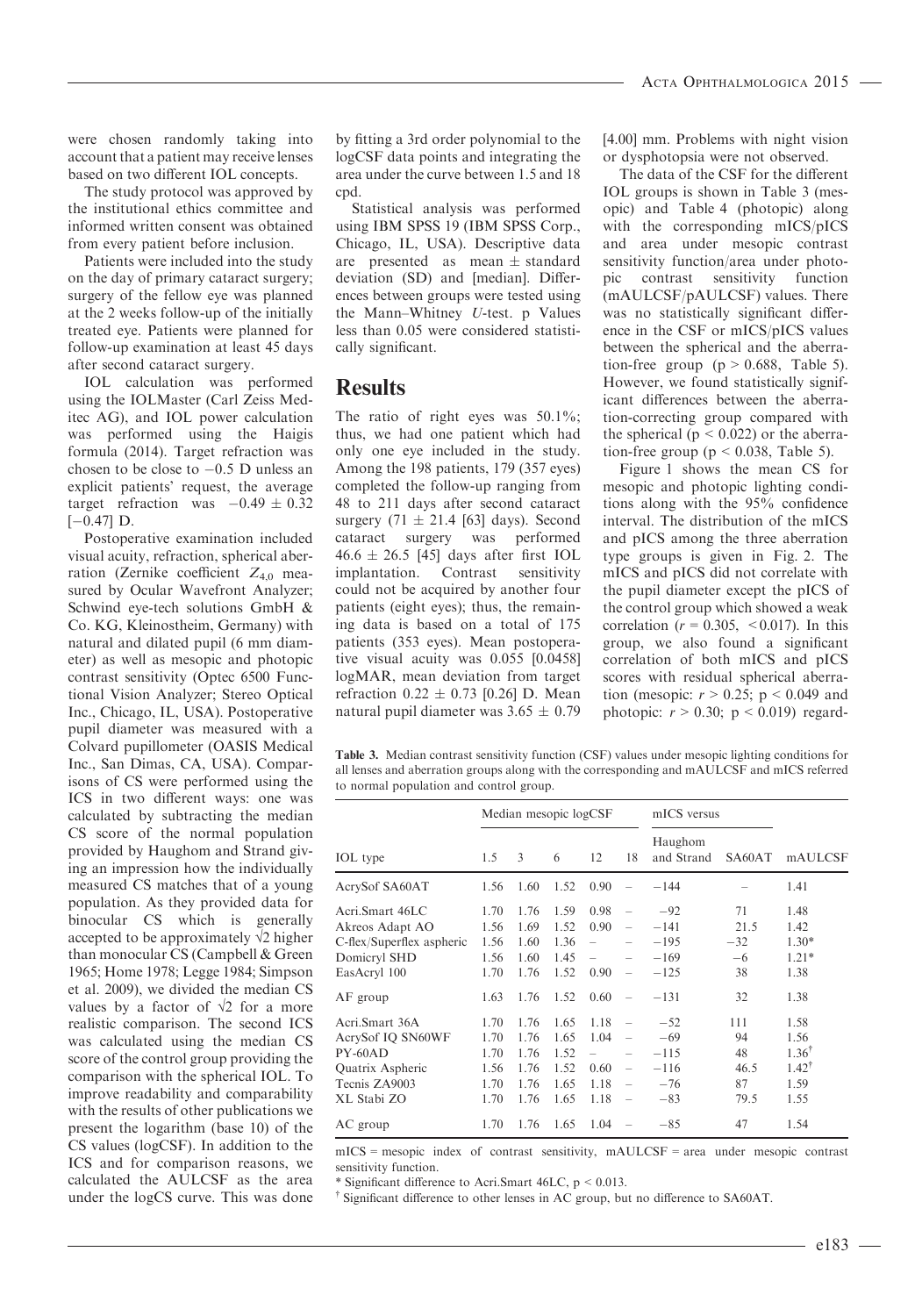Table 4. Median contrast sensitivity function (CSF) values at photopic lighting conditions for all lenses and aberration groups along with the corresponding pAULCSF and pICS referred to normal population and control group.

|                                                                                                                  |                                                      | Median photopic logCSF                               |                                                      |                                                      |                                                      | pICS versus                                                        |                                             |                                                      |  |
|------------------------------------------------------------------------------------------------------------------|------------------------------------------------------|------------------------------------------------------|------------------------------------------------------|------------------------------------------------------|------------------------------------------------------|--------------------------------------------------------------------|---------------------------------------------|------------------------------------------------------|--|
| IOL type                                                                                                         | 1.5                                                  | 3                                                    | 6                                                    | 12                                                   | 18                                                   | Haughom<br>and Strand                                              | SA60AT                                      | pAULCSF                                              |  |
| AcrySof SA60AT                                                                                                   | 1.56                                                 | 1.76                                                 | 1.81                                                 | 1.34                                                 | 1.08                                                 | $-289$                                                             |                                             | 1.72                                                 |  |
| Acri.Smart 46LC<br>Akreos Adapt AO<br>C-flex/Superflex aspheric<br>Domicryl SHD<br>EasAcryl 100<br>AF group      | 1.70<br>1.56<br>1.70<br>1.56<br>1.70<br>1.70         | 1.90<br>1.76<br>1.76<br>1.76<br>1.76<br>1.76         | 1.81<br>1.81<br>1.65<br>1.65<br>1.81<br>1.81         | 1.48<br>1.34<br>1.34<br>1.41<br>1.48<br>1.34         | 1.08<br>1.08<br>0.60<br>0.70<br>0.90<br>1.00         | $-258$<br>$-276$<br>$-341$<br>$-337$<br>$-284$<br>$-284$           | 31<br>13<br>$-52$<br>$-48.5$<br>5<br>4      | 1.78<br>1.75<br>1.63<br>1.67<br>1.74<br>1.74         |  |
| Acri.Smart 36A<br>AcrySof IQ SN60WF<br>$PY-60AD$<br>Quatrix Aspheric<br>Tecnis ZA9003<br>XL Stabi ZO<br>AC group | 1.70<br>1.70<br>1.70<br>1.56<br>1.56<br>1.70<br>1.70 | 1.90<br>1.90<br>1.76<br>1.76<br>1.76<br>1.90<br>1.76 | 1.81<br>1.81<br>1.81<br>1.81<br>1.81<br>1.89<br>1.81 | 1.48<br>1.48<br>1.34<br>1.34<br>1.48<br>1.48<br>1.48 | 1.08<br>1.08<br>0.90<br>1.00<br>1.08<br>1.08<br>1.08 | $-181$<br>$-227$<br>$-213$<br>$-266$<br>$-178$<br>$-172$<br>$-212$ | 108<br>62<br>76<br>23<br>111<br>116<br>76.5 | 1.78<br>1.78<br>1.82<br>1.74<br>1.83<br>1.85<br>1.81 |  |

pICS = photopic index of contrast sensitivity, pAULCSF = area under photopic contrast sensitivity function.

Table 5. Statistical significance levels (Mann–Whitney U-test) of the comparison between the aberration groups in respect to CSF, ICS and AULCSF (\*statistically significant).

|                   | Statistical significance of differences in mesopic CSF  |          |          |          |       |          |          |  |  |  |
|-------------------|---------------------------------------------------------|----------|----------|----------|-------|----------|----------|--|--|--|
| <b>IOL</b> type   | 1.5                                                     | 3        | 6        | 12       | 18    | mICS     | mAULCSF  |  |  |  |
| Control versus AF | 0.442                                                   | 0.427    | 0.989    | 0.955    | 0.162 | 0.763    | 0.975    |  |  |  |
| Control versus AC | 0.136                                                   | $0.002*$ | $0.001*$ | $0.026*$ | 0.091 | $0.001*$ | $0.002*$ |  |  |  |
| AF versus AC      | 0.397                                                   | $0.008*$ | $0.002*$ | $0.013*$ | 0.692 | $0.003*$ | $0.003*$ |  |  |  |
|                   | Statistical significance of differences in photopic CSF |          |          |          |       |          |          |  |  |  |
| <b>IOL</b> type   | 1.5                                                     | 3        | 6        | 12       | 18    | pICS     | pAULCSF  |  |  |  |
| Control versus AF | 0.541                                                   | 0.337    | 0.734    | 0.648    | 0.731 | 0.688    | 0.980    |  |  |  |
| Control versus AC | 0.172                                                   | $0.017*$ | $0.025*$ | 0.254    | 0.209 | $0.022*$ | $0.032*$ |  |  |  |

mICS/pICS = mesopic/photopic index of contrast sensitivity, mAULCSF/pAULCSF = area under mesopic/photopic contrast sensitivity function.

AF versus AC 0.358 0.107 0.029\* 0.076 0.041\* 0.038\* 0.019\*



Fig. 1. Mean contrast sensitivity curves for mesopic (A) and photopic (B) vision in log units for spatial frequencies between 1.5 and 18 cycles per degree (cpd) according to the stimulus rows (A–F) in the Optec Vision Tester. The error bars show the 95% confidence intervals.

less of pupil size, whereas the aberration-free and aberration-correcting group showed no correlation.

#### **Discussion**

Contrast sensitivity is an important measure of visual performance after ophthalmological intervention. It has been widely used to quantify visual performance in visually impaired patients or with implants that pursue to improve contrast vision such as aberration-correcting lenses or those that are used to treat presbyopia such as multifocal lenses or the KAMRA inlay (Mester et al. 2003; Nio et al. 2003; Packer et al. 2004; Chen et al. 2006; Rocha et al. 2006; Caporossi et al. 2007; Pepose et al. 2009; Wahba et al. 2011; Waring 2011; Alió et al. 2012; Gong et al. 2012; Giannakopoulou et al. 2013; Schuster et al. 2013; Schweitzer et al. 2013; Seyeddain et al. 2013; Thomas et al. 2013; Yamauchi et al. 2013; Ye et al. 2013; Crnej et al. 2014; Schrecker et al. 2014). Contrast sensitivity is mostly presented with the contrast sensitivity function (CSF) chart, which corresponds to the test stimuli on the F.A.C.T. chart implemented in the Optec 6500 Functional Vision Analyzer (Ginsburg 1984; Richman et al. 2013). Comparison of different measurements is possible by direct comparison of the CSF values. CS of a single eye therefore requires comparison of ten values (five spatial frequencies for each, mesopic and photopic vision). This makes statistical comparison between patients rather difficult. Just recently, Haughom & Strand (2013) published data on CS of a normal population and they proposed a new index to represent CS by a single numerical value for each lighting condition. Their index of contrast sensitivity (ICS) was developed to account also for the different relevance of spatial frequency, as the human eye shows higher sensitivity for 6 cpd than for other spatial frequencies. The normal ICS range was  $-385$  to 606 for mesopic vision (mICS) and  $-679$  to 294 for photopic vision (pICS), with a median of 0 for both indices. Therefore, any other patient group can easily be compared to that data by their ICS median and range. To our knowledge this is the first study to provide CSF and mICS/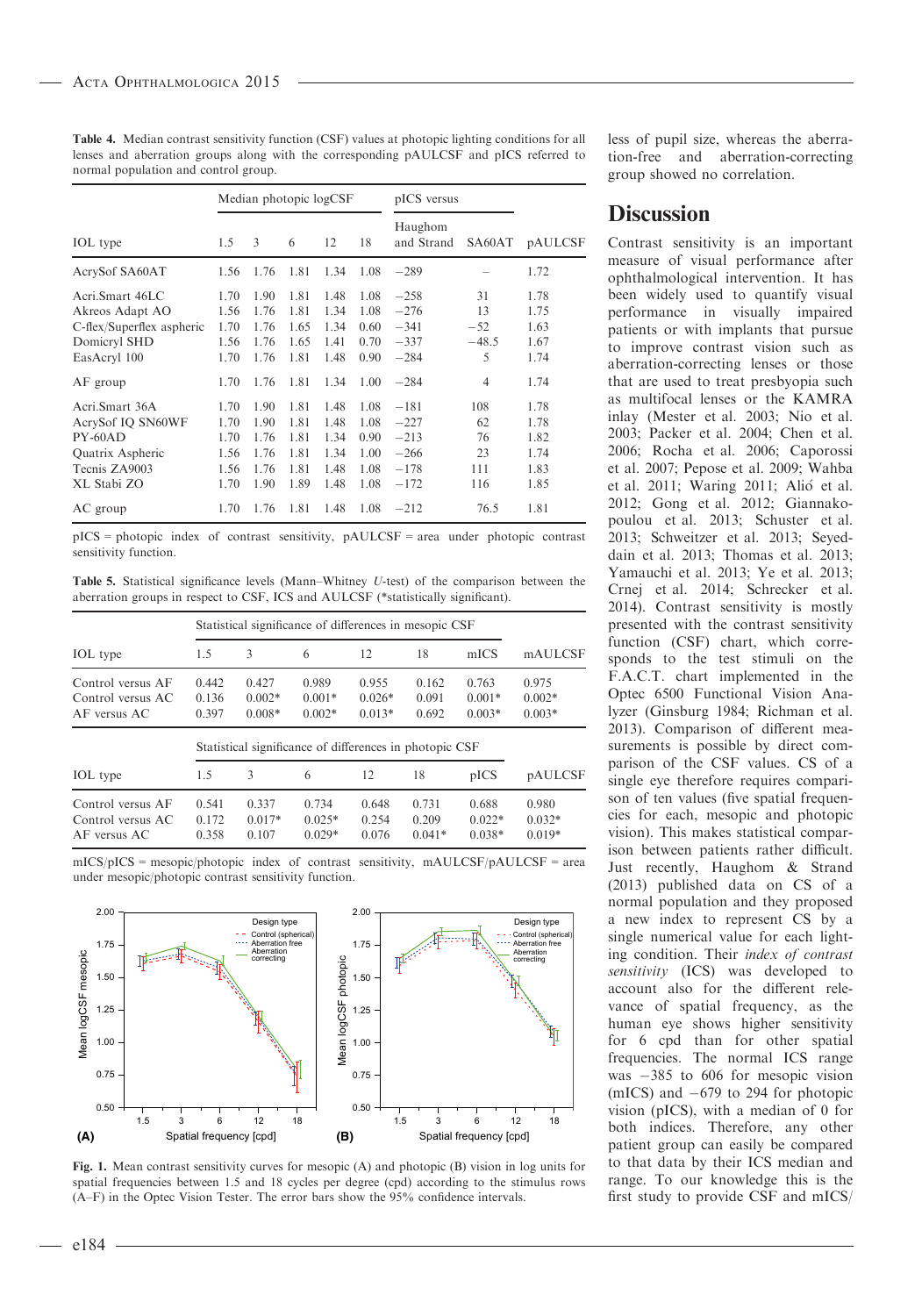

Fig. 2. Distribution of the mesopic and photopic ICS (mICS, pICS) scores among the aberration groups for mesopic and photopic vision (histograms). The vertical lines show the median of the distribution. Values are spread around zero, showing that pseudophakic contrast sensitivity is close to contrast sensitivy of the normal population. Subfigures A/D show the mesopic/photopic ICS distribution with the spherical IOL, B/E with aberration-free IOLs and C/F with aberration-correcting IOLs, respectively.

pICS data with different intraocular lenses comprising different optical concepts. We compared the pseudophakic patients with the normal population data of Haughom & Strand (2013) as well as with the data of our control group which received a spherical intraocular lens. This allows a comparison of the eleven aberration-free or aberration-correcting lenses to the contrast vision of a young adult population and with

pseudophakic eyes with a spherical IOL. Hohberger et al. (2007) published data on the monocular contrast sensitivity of a healthy population at different age levels. With the available data, we calculated a mICS of  $-179$ and a pICS of  $-382$  (referenced to the Haughom & Strand normal) for the age-matched group >60 years  $(N = 13)$ . These values show that eyes which had undergone cataract surgery have better median contrast sensitivity

 $(mICS = -115$  and  $pICS = -263)$ than an age-matched healthy group regardless of intraocular lens design. However, the differences are small which may be explained by the findings of Sia et al. (2013) who found that different types of cataract cause a reduction in the intermediate to high (12–18 cpd) spatial frequencies only. Due to the weighting of the spatial frequencies for ICS calculation, this decline in CS at higher frequencies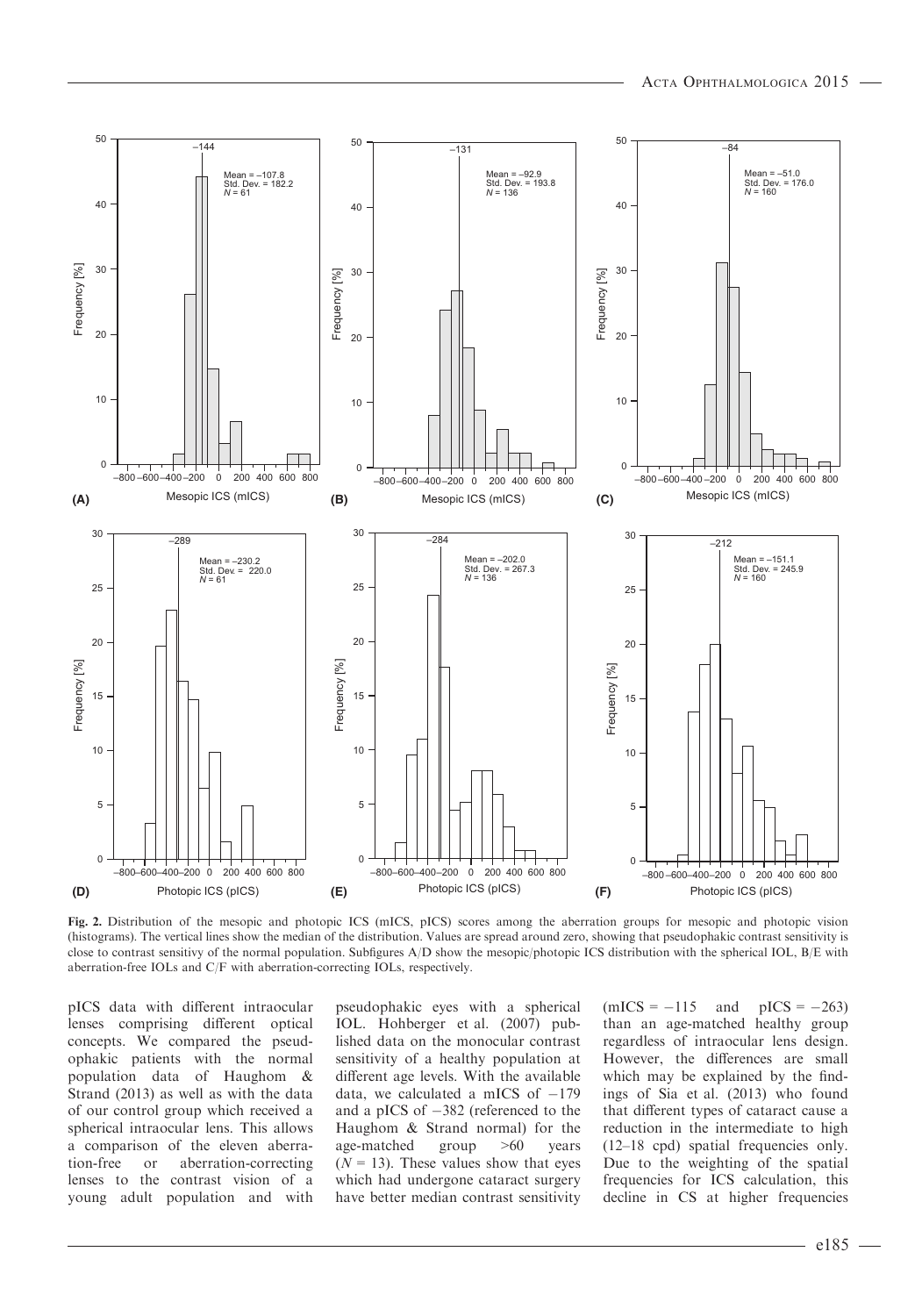will result only in minor differences in the ICS. In addition, mesopic vision benefits more from an aspheric IOL than photopic vision, especially due to the correction of spherical aberration at large pupil diameters, which is supported by the findings of Crnej et al. (2014). We found significant differences between the IOL groups. As anticipated, the CS in the aberration-correcting group was significantly ( $p < 0.04$ ) better than in the aberration-free or spherical group. However, we expected that the aberration-free group might perform better than the spherical group, which could not be supported by our data  $(p > 0.688)$ . An explanation for this might be the high variability in corneal aberrations, which remain uncorrected by aberration-free or spherical IOL concepts. Comparing the range of mICS/pICS among the IOL groups with the normal values of Haughom & Strand (2013), we found out that the range of pseudophakic CS is comparable with that of a young healthy normal population. However, the median is slightly inferior (compare Fig. 2a-f), but the median mICS/ pICS of eyes with aspheric IOLs is closer to the young normal population compared to a spherical IOL. The CSF values for our patients can be compared with other published values after cataract surgery with implantation of spherical or aspherical IOLs (Mester et al. 2003; Nio et al. 2003; Packer et al. 2004; Chen et al. 2006; Rocha et al. 2006; Caporossi et al. 2007; Pepose et al. 2009; Wahba et al. 2011; Gong et al. 2012; Ye et al. 2013; Crnej et al. 2014). Schuster et al. (2013) reported a high variability among the reported contrast sensitivity results of pseudophakic eyes. This is supported by our ICS data. The results of the different IOLs and aberration designs show a large overlap, and we also observed large standard deviations in our data. This emphasizes that the benefit with aspheric IOL cannot be achieved for all eyes. It moreover depends on effects like corneal asphericity and corneal spherical aberration, pupil size, postoperative IOL position in axial and lateral direction as well as the individual neural contrast perception. Effects of corneal asphericity and IOL position on the theoretical image quality has been investigated before

(Pieh et al. 2009; Gillner et al. 2012; Langenbucher et al. 2014).

This leads also to the limitations of the current study: differences between the different aberration concepts might be more significant if the individual correction of spherical aberration and IOL decentration are taken into account. In addition, spherical aberration of the individual eye plays an important role in the performance of an intraocular lens. Our aberrationcorrecting group included clear material and blue light blocking (yellow) IOLs; however, we did not analyse the effect of the blue light filter as it has been already reported that CS is comparable with clear and yellow tinted IOLs (Leibovitch et al. 2006; Muñoz et al. 2012). We also included lenses with intended full correction of spherical aberration such as the Tecnis as well as lenses with a balanced optical design to account for possible decentration effects [Hoya with Aspheric Balanced  $Curve^{TM}$  (ABC) design and Zeiss ZO design (Gillner et al. 2012)]. Mesopic CSF with glare was not tested with our patients, which may show reduced CS in the presence of higher order aberrations (e.g. with a spherical lens). Another limitation is the reference to the data from Haughom & Strand (2013) instead of a real age-matched group. More than 60% of the patients included by Haughom & Strand (2013) were reported to be commercial aviators and their patients had a best corrected binocular visual acuity of 1.2 or better in 95% of the patients. As contrast sensitivity is correlated to visual acuity (Kromer et al. 2013), this may indicate that the normal population of Haughom & Strand (2013) may have a better contrast sensitivity than a normal population representing a higher variability of professions. In addition, they reported binocular contrast sensitivity which is reported to be a factor of  $\sqrt{2}$  to 1.6 higher than monocular CS. We therefore corrected their median CS values by a factor of  $1/\sqrt{2}$ due to the lack of published data on monocular CS. We believe that this simple model for binocular summation is adequate for our study of calculating estimated monocular CS from binocular CS. In general, binocular summation is proven to be more complex than just considering a weighting factor of 1/ √2 (Meese et al. 2006; Blake & Wilson 2011; Meese & Summers 2012).

To deal with all these limitations of using the reference data (different age, binocular summation problem etc.), we also calculated the ICS referenced to our control group which gives a direct impression on how good aspheric IOL perform in comparison with a widely used spherical IOL.

Another general limitation refers to the general concept of the ICS as it requires reliable median reference data for contrast sensitivity. Therefore, ICS data are relative data and always referenced to respective values of a normal population. Other CS measuring indices such as the area under the CS or log CS curve (AUC-SF or AULCSF) have been defined previously which do not require referencing to normal values (Applegate et al. 1998; Marcos 2001; Bühren et al. 2006; Hohberger et al. 2007). However, the coarse sampling in spatial frequency of the F.A.C.T. and the requirement of interpolation algorithms affect the quality of this CS index as well as the lack of a weighting function to account for the retinal sensitivity to different spatial frequencies. Both concepts of AULCSF and ICS have to be calculated separately for mesopic and photopic vision.

## **Conclusions**

The improvement of contrast sensitivity with aspheric intraocular lenses was small but significant compared to that of a spherical IOL, which is in accordance with the literature (Schuster et al. 2013; Crnej et al. 2014). Eyes with aspheric IOLs can achieve a contrast sensitivity close to that of young normal eyes.

We were able to separate various intraocular lens designs in terms of contrast sensitivity using the index of contrast sensitivity (ICS). Pseudophakic patients showed better contrast sensitivity than an age-matched phakic control group. The ICS is a useful score to evaluate and compare overall contrast sensitivity in pseudophakic eyes, and we provided normal values for the photopic and mesopic ICS after cataract surgery.

## References

Alió JL, Plaza-Puche AB, Montalban R & Ortega P (2012): Near visual outcomes with single-optic and